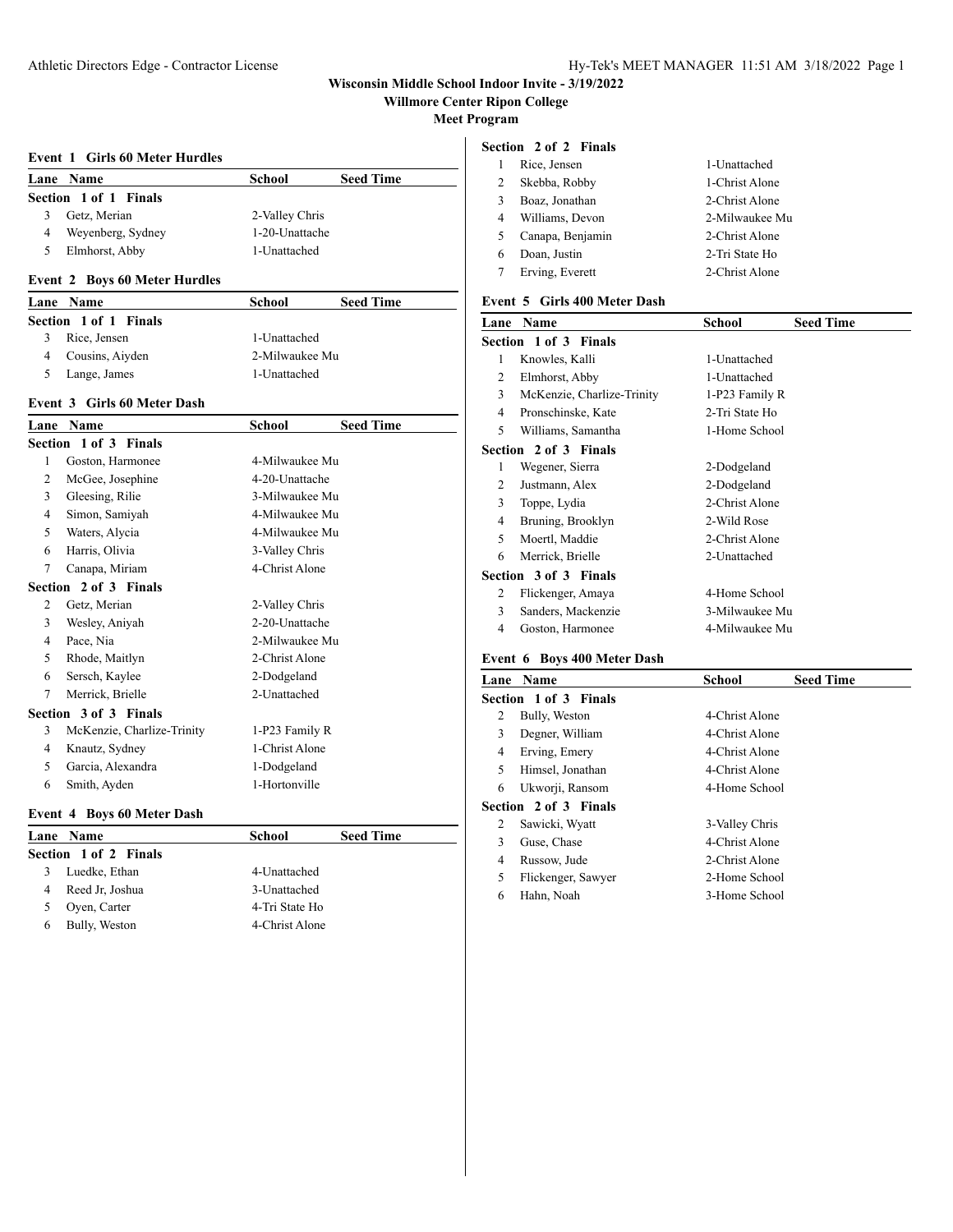# **Wisconsin Middle School Indoor Invite - 3/19/2022**

**Willmore Center Ripon College**

**Meet Program**

#### **Section 3 of 3 Finals...(Event 6 Boys 400 Meter Dash)**

|   | Peters, Alex    | 1-Christ Alone |  |
|---|-----------------|----------------|--|
| 2 | Williams, Devon | 2-Milwaukee Mu |  |
| 3 | Tally, Je'Mekhi | 1-Milwaukee Mu |  |
|   | Cousins, Aiyden | 2-Milwaukee Mu |  |
| 5 | Ukworji, Gideon | 1-Home School  |  |
| 6 | Wilson, Josiah  | 1-Christ Alone |  |

#### **Event 7 Girls 800 Meter Run**

| Lane | Name                     | School         | <b>Seed Time</b> |
|------|--------------------------|----------------|------------------|
|      | Section 1 of 1<br>Finals |                |                  |
| 1    | Franzmann-Simmert, Ruah  | 2-Tri State Ho |                  |
| 2    | Reinwald, NikkiMae       | 2-Dodgeland    |                  |
| 3    | Pfarr, Eliza             | 1-Home School  |                  |
| 4    | Knowles, Kalli           | 1-Unattached   |                  |
| 5    | Hartjes, Baylee          | 1-Unattached   |                  |
| 6    | Prill, Angelina          | 1-Dodgeland    |                  |
| 7    | Poppe, Claire            | 1-Unattached   |                  |
| 8    | Schuenemann, Megan       | 1-Unattached   |                  |
| 9    | Bahr, Cali               | 1-Wild Rose    |                  |
| 10   | Schmitt, Gracie          | 3-Dodgeland    |                  |
| 11   | Ballinger, Rachel        | 2-Wild Rose    |                  |
| 12   | Rennicke, Hailey         | 2-Christ Alone |                  |
| 13   | Sawicki, Anna            | 1-Valley Chris |                  |

### **Event 8 Boys 800 Meter Run**

| Lane | <b>Name</b>           | School         | <b>Seed Time</b> |
|------|-----------------------|----------------|------------------|
|      | Section 1 of 1 Finals |                |                  |
| 1    | Romero, Ryan          | 1-Dodgeland    |                  |
| 2    | Finet, Tim            | 3-Home School  |                  |
| 3    | Borgen, Daniel        | 4-Tri State Ho |                  |
| 4    | Oyen, Connor          | 4-Tri State Ho |                  |
| 5    | Meyer, Andrew         | 3-Christ Alone |                  |
| 6    | Boaz, Benji           | 3-Christ Alone |                  |
| 7    | Staude, Joshua        | 2-Christ Alone |                  |
| 8    | Hoffer, Max           | 2-Unattached   |                  |
| 9    | Himsel, Christopher   | 4-Christ Alone |                  |

# **Event 9 Girls 200 Meter Dash**

|   | Lane Name             | <b>School</b>  | <b>Seed Time</b> |
|---|-----------------------|----------------|------------------|
|   | Section 1 of 4 Finals |                |                  |
| 3 | Finet, Elizabeth      | 4-Home School  |                  |
| 4 | Canapa, Miriam        | 4-Christ Alone |                  |
| 5 | Goston, Harmonee      | 4-Milwaukee Mu |                  |
| 6 | Waters, Alycia        | 4-Milwaukee Mu |                  |
|   | Section 2 of 4 Finals |                |                  |
| 3 | Harris, Olivia        | 3-Valley Chris |                  |
| 4 | Flickenger, Amaya     | 4-Home School  |                  |
| 5 | McGee, Josephine      | 4-20-Unattache |                  |
| 6 | Simon, Samiyah        | 4-Milwaukee Mu |                  |

# **Section 3 of 4 Finals**

| 1 | Rhode, Maitlyn        | 2-Christ Alone |
|---|-----------------------|----------------|
| 2 | Moertl, Maddie        | 2-Christ Alone |
| 3 | Moran, Mya            | 2-Valley Chris |
| 4 | Merrick, Brielle      | 2-Unattached   |
| 5 | Gleesing, Rilie       | 3-Milwaukee Mu |
| 6 | Sanders, Mackenzie    | 3-Milwaukee Mu |
|   | Section 4 of 4 Finals |                |
| 2 | Shippley, A.          | 1-Dodgeland    |
| 3 | Pronschinske, Kate    | 2-Tri State Ho |
| 4 | Pace, Nia             | 2-Milwaukee Mu |
| 5 | Knautz, Sydney        | 1-Christ Alone |

McKenzie, Charlize-Trinity 1-P23 Family R

# **Event 10 Boys 200 Meter Dash**

| Lane                  | <b>Name</b>           | School         | <b>Seed Time</b> |  |
|-----------------------|-----------------------|----------------|------------------|--|
| Section 1 of 4 Finals |                       |                |                  |  |
| 4                     | Degner, William       | 4-Christ Alone |                  |  |
| 5                     | Erving, Emery         | 4-Christ Alone |                  |  |
| 6                     | Ukworji, Ransom       | 4-Home School  |                  |  |
|                       | Section 2 of 4 Finals |                |                  |  |
| 2                     | Guse, Chase           | 4-Christ Alone |                  |  |
| 3                     | Oyen, Carter          | 4-Tri State Ho |                  |  |
| 4                     | Oyen, Connor          | 4-Tri State Ho |                  |  |
| 5                     | Sawicki, Wyatt        | 3-Valley Chris |                  |  |
|                       | Section 3 of 4 Finals |                |                  |  |
| 1                     | Hahn, Noah            | 3-Home School  |                  |  |
| 2                     | Doan, Justin          | 2-Tri State Ho |                  |  |
| 3                     | Russow, Jude          | 2-Christ Alone |                  |  |
| 4                     | Canapa, Benjamin      | 2-Christ Alone |                  |  |
| 5                     | Boaz, Jonathan        | 2-Christ Alone |                  |  |
| 6                     | Williams, Devon       | 2-Milwaukee Mu |                  |  |
| Section 4 of 4 Finals |                       |                |                  |  |
| 1                     | Finet, Peter          | 1-Home School  |                  |  |
| 2                     | Wilson, Josiah        | 1-Christ Alone |                  |  |
| 3                     | Peters, Alex          | 1-Christ Alone |                  |  |
| $\overline{4}$        | Ukworji, Gideon       | 1-Home School  |                  |  |
| 5                     | Hahn, Carl Jr         | 1-Home School  |                  |  |

Tally, Je'Mekhi 1-Milwaukee Mu